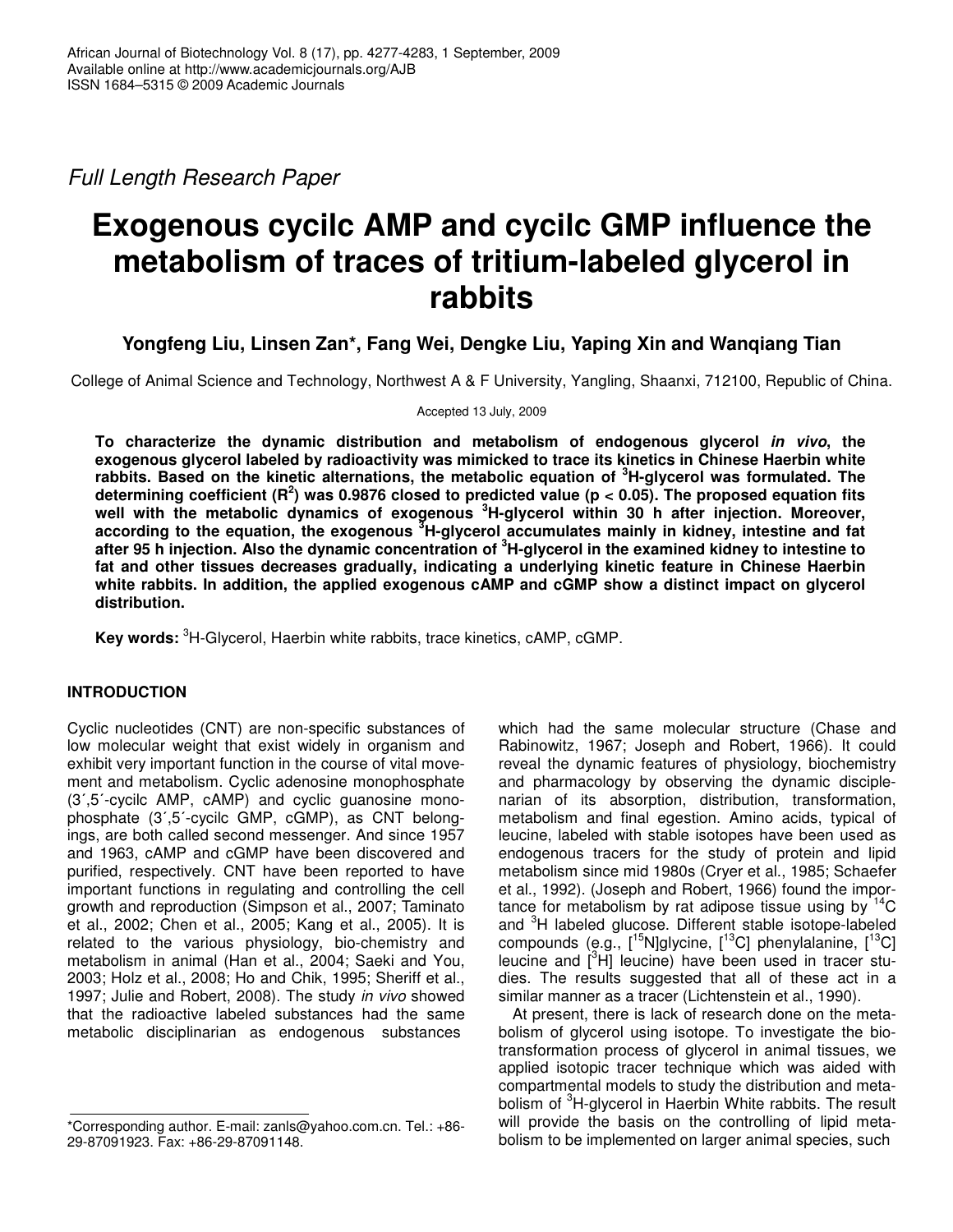as cattle, sheep and goat.

#### **MATERIALS AND METHODS**

#### **Experimental animals and chemicals**

A total of 24 Haerbin white rabbits (male, body weight of  $1500 \pm 200$ g) at age of 2 - 3 months old were from the experimental animal center of the Fourth Military Medical University (Xi'an City, Shaanxi Province, China). The rabbits had unrestricted access to the food and water. In addition to the compound feed according to feeding standard each day, carrots and cabbages were added each time after bleeding. All animal procedures were performed according to protocols approved by biological studies animal care and use committee P. R. China. Meanwhile, cAMP and cGMP were both supplied by Sigma Co., USA. <sup>3</sup>H-Glycerol was supplied by GE Healthcare Bioscience (the specific radioactivity was 18.5 - 37 GBq/mmol, the activity concentration was 37 MBq/mL, the intensity was 37 MBq. Its storage condition was -20°C in liquid.).

#### **Experimental treatments**

24 experimental rabbits were randomly divided into 4 groups. All animals were injected with 1 ml of 1.48 MBq/ml <sup>3</sup>H-glycerol intraperitoneal injection resolution. In addition, group  $\chi$  rabbits, the control group, were hypodermically injected with 1 ml of 9 mg/l saline infusion solution. Group  $\chi$  rabbits were hypodermically injectted with 1 ml of 0.64 mg/ml cAMP intraperitoneal injection solution. Group χ rabbits were hypodermically injected with 1 ml of 0.64 mg/ml cGMP intraperitoneal injection solution. Group  $\chi$  rabbits were hypodermically injected with 1 ml of 0.32 mg  $+$  0.32 mg/ml cGMP+cAMP intraperitoneal injection solution.

2 ml of blood were taken from ear-side vein from 3 rabbits in each group at 1, 3, 6, 10, 15, 21, 28, 36, 45, 55, 65, 75, 85 and 95 hours at post injection. The blood was collected into EDTA treated centrifuge tubes. After centrifugation, the plasma was stored at - 78°C. The tissue samples of heart, liver, spleen, lung, kidney, brain, stomach, intestine, muscle (from thighs), fat (around viscera), bladder and didymus, were taken from the remaining 3 rabbits in each group. All tissue samples were stored at -78°C immediately after collection.

#### **<sup>3</sup>H-Glycerol measurement in blood**

For each 1 ml of plasma sample, 300 µl of 60% HClO<sub>4</sub>, 600 µl of 30% H2O<sup>2</sup> and one drop of isopropanol were added. The mixture was digested at 70℃ -80℃ for 3 - 4 h. The volume of 900 µl digested sample were transferred into a scintillation cup and mixed with 10 ml of scintillating solution and shook until the mixture was clarified. The samples were incubated in the dark for 8 - 10 h to reduce errors. The liquid scintillation counter was used to measure the concentration of <sup>3</sup>H in the samples.

#### **<sup>3</sup>H-Glycerol measurement in tissues**

For each 10 mg of smashed tissue samples, 300  $\mu$ l of 60% HClO<sub>4</sub>, 600  $\mu$ l of 30% H<sub>2</sub>O<sub>2</sub> and one drop of isopropanol were added. The mixture was digested at 70°C -80°C for 3 - 4 h, the volume of 900 µl digested sample were transferred into a scintillation cup. The digested sample was mixed with 10 ml of scintillating solution and shook until the mixture is clarified. The samples were incubated in the dark for 8-10 h to reduce errors. The liquid scintillation counter was used to measure the concentration of <sup>3</sup>H in the samples.

#### **Establish tracing dynamics model**

According to theory and methods of tracing dynamics, we established <sup>3</sup>H-glycerol tracing dynamics model utilizing the bicameral model and compared the theoretical value and actual value of blood concentration based on this model, insured the fitting degree of accuracy and reliability of the model using F-test.

We analyzed the control group with the Marquardt method and used the traditional metabolism bicameral model  $\hat{Y}$  <sub>(t)</sub>=Ae<sup>-at</sup>+Be<sup>-βt</sup>- $(A+B)e^{-kt}$  to modify the model as  $\hat{Y}$  <sub>(t)</sub>=Ae<sup>-at</sup>+Be<sup>-βt</sup>-Ae<sup>-γt</sup>-Be<sup>-δt</sup>+C. In the 2 models:  $\hat{Y}$  <sub>(t)</sub> is the predictive value (Bq/ml), A is the central compartment's initial concentration (Bq/ml), B is the peripheral compartment's initial concentration (Bq/ml), C is the concentration constant (Bq/ml), k is the absorption rate constant,  $\alpha$  is the distribution rate constant,  $\beta$  is the remove rate constant,  $\gamma$  is the central compartment's absorption rate constant,  $\delta$  is the peripheral compartment's absorption rate constant, and t is the time (h).

#### **Statistical analysis**

Compartmental models and dynamic parameters were established by nonlinear regression analysis and marquardt analysis (Barrett et al., 1998; Cobelli and Foster, 1998). Paired data means were compared by anova and subsequent Duncan's multiplerange test and samples t-test was used for the comparison within the same treatment. Statements of statistical significance were based on p < 0.05 and p < 0.01, using the statistical sofware SPSS version 12.0.

## **RESULTS**

## **<sup>3</sup>H-Glycerol in blood samples**

Table 1 summarized the <sup>3</sup>H-Glycerol changes in blood after intraperitoneal injection treatment. In comprison to the control group, the cGMP group did not show significant differences at each time points except the time points between 10 h and 15 h ( $p < 0.05$ ). The cAMP group showed significant difference  $(P < 0.05)$  and extremely significant difference ( $p < 0.01$ ) from 21 to 75 h, the cAMP group showed stronger radioactivity strength than the control group. Compared with the control group, the  $cGMP + cAMP$  group showed significant difference (p < 0.05) and extremely significant difference ( $p < 0.01$ ) at all time points except 55 h at post injection. Moreover, this group had comparatively weaker radioactivity strength than the control group.

## **<sup>3</sup>H-Glycerol blood dynamic model to central**

Through computer iterative analysis, F-test indicated that fitting result could fit the modified bicameral model successfully, and the best mathematical equation to reflect the model was:  $\hat{Y}_{(t)} = 47,500.10081e^{-0.101002694t} + 178.2001$ 885e<sup>-0.072195884*t* - 47,500.10081e<sup>-0.100728077*t* - 178.2001885e<sup>-</sup></sup></sup> 0.170750988*t* + 8.923484752. The coefficient of determination  $R^2$  = 0.9876. In Figure 1, the predictive value is closed to the measured value ( $p > 0.05$ ) and the curve fitting result of <sup>3</sup>H-glycerol was relatively ideal. Furthermore, it showed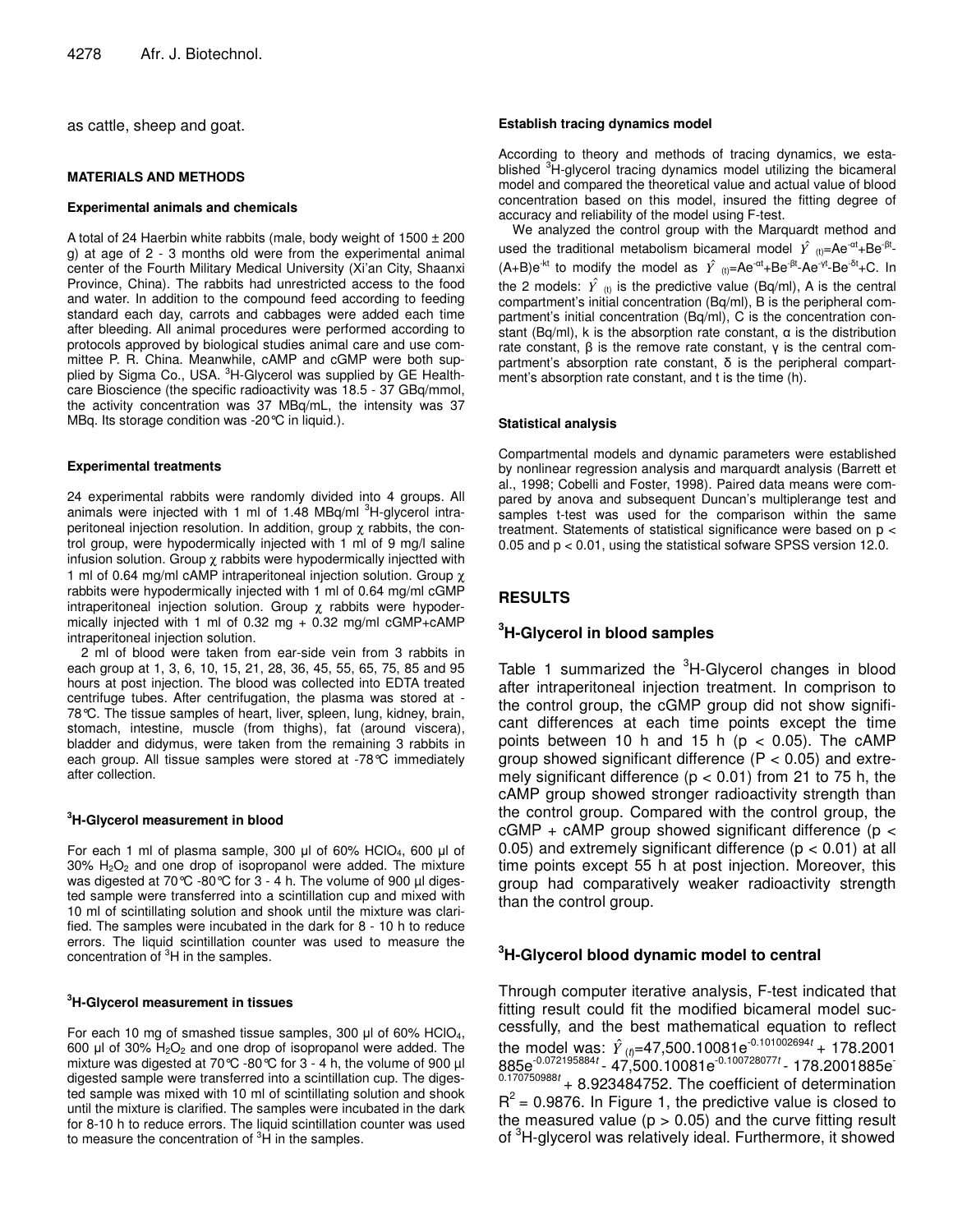| Post injection | <b>Control group</b> | cGMP group       | cAMP group       | cGMP+cAMP        |
|----------------|----------------------|------------------|------------------|------------------|
| time (h)       | (Bq/ml)              | (Bq/ml)          | (Bq/ml)          | group (Bq/ml)    |
|                | $12.98 \pm 1.33$     | $9.82 \pm 0.63$  | $13.82 \pm 1.08$ | $5.95 \pm 0.56$  |
| 3              | $16.50 \pm 1.35$     | $13.02 \pm 1.26$ | $16.67 \pm 1.28$ | $10.92 \pm 0.81$ |
| 6              | $18.12 \pm 1.60$     | $16.50 \pm 1.60$ | $19.80 \pm 1.38$ | $8.45 \pm 0.93$  |
| 10             | $15.42 \pm 1.12$     | $13.02 \pm 1.36$ | $17.15 \pm 1.63$ | $8.25 \pm 0.59$  |
| 15             | $12.52 \pm 0.76$     | $7.43 \pm 0.34$  | $13.92 \pm 1.53$ | $7.10 \pm 1.09$  |
| 21             | $10.02 \pm 1.39$     | $10.88 \pm 0.96$ | $18.08 \pm 1.47$ | $6.85 \pm 0.79$  |
| 28             | $9.20 \pm 0.66$      | $8.52 \pm 0.78$  | $13.28 \pm 1.32$ | $5.13 \pm 0.38$  |
| 36             | $10.02 \pm 0.70$     | $9.92 \pm 0.73$  | $24.72 \pm 1.48$ | $5.72 \pm 0.51$  |
| 45             | $9.15 \pm 0.48$      | $11.80 \pm 0.79$ | $13.28 \pm 1.54$ | $5.47 \pm 0.57$  |
| 55             | $9.00 \pm 0.69$      | $9.73 \pm 0.78$  | $15.68 \pm 1.57$ | $7.78 \pm 0.76$  |
| 65             | $9.42 \pm 0.40$      | $10.3 \pm 0.27$  | $12.72 \pm 1.36$ | $5.67 \pm 0.48$  |
| 75             | $9.65 \pm 1.39$      | $9.12 \pm 0.58$  | $12.05 \pm 1.20$ | $4.77 \pm 0.27$  |
| 85             | $9.47 \pm 1.09$      | $7.83 \pm 0.54$  | $11.02 \pm 1.14$ | $4.58 \pm 0.30$  |
| 95             | $8.58 \pm 0.36$      | $7.88 \pm 0.29$  | $9.80 \pm 1.07$  | $4.02 \pm 0.37$  |

**Table 1.** Results (mean ± SD) of radioactivity mensuration of <sup>3</sup>H-glycerol blood sample.

*P* is the level of significance. \* *P < 0.05* as compared with control group in the same row; \*\* *P < 0.01* as compared with control group in the same row.



**Figure 1.** Dynamical graph of <sup>3</sup>H-glycerol in control group.

the model can be better mathematical equation to describe the metabolism <sup>3</sup>H-glycerol within 30 h after injecttion.

Figure 1 and Table 2 summarized the correlation among the 7 kinetic parameters. Judging by the Figure 1 and Table 2, the distribution rate constant ( $\alpha$ ) of <sup>3</sup>H-glycerol *in vivo* was 0.1010 h<sup>-1</sup>, the distribution half-life  $(T_{1/2}\alpha)$ was 6.8627 h; the remove rate constant ( $\beta$ ) was 0.0722 h<sup>-</sup> <sup>1</sup>, remove half-life ( $T_{1/2}\beta$ ) was 9.6009 h; the central compartment's absorption rate constant (y) was 0.1007 h<sup>-1</sup>,

the absorption half-life  $(T_{1/2}Y)$  was 6.8814 h; the peripheral compartment's absorption rate constant  $(\delta)$  was  $0.1708$  h<sup>-1</sup>, the absorption half-life (T<sub>1/2</sub> $\delta$ ) was 4.0594 h and it reached its peak at  $(T_{max})$  5.4704 h at the concentration of  $(Y_{max})$  17.8602 Bq/ml. The area under the curve (AUC) was 988.5864 Bq·h/ml. Furthermore, the correlation degree of the central compartment initial concentration, distribution constant and absorption rate constant closed to the complete correlation. Equivalently, the correlation degree of the peripheral compartment initial concentration, distribution constant and absorption rate constant closed to the complete correlation.

Figure 2 showed that the equation of cGMP was:  $\hat{Y}_{\text{eff}} =$ 3,487,998.211e -0.100008346 *t* + 1,196.1380e -0.074257678*t* - 3,487,998.211e -0.09998773*t* -1,196.1380e -0.138834905*t* -6.889946 5, the coefficient of determination  $(R^2)$  was 0.7173.

Figure 3 showed that the equation of cAMP was:  $\hat{Y}_{(t)} =$ 1, 151,334.704e -0.099999727*t* + 82.7320e -0.043981697*t* - 1,151, 334.704e -0.0100000349*t* - 82.7320e -0.050899182*t* - 11.66321682, and the coefficient of determination  $(R^2)$  is 0.3064.

Figure 4 showed that the equation of  $cGMP + cAMP$ was:  $\hat{Y}_{(t)}$  = 1,533,<u>260.807</u>e<sup>-0.099999942 $t$  + 19.2961e<sup>-0.032746638</sup> $t$ </sup> -1,533,260.807e -0.099998375*t* -19.2961e -0.429715906*t* -2.9276821, and the coefficient of determination  $(R^2)$  is 0.7511.

The predictive values had great differences from measured values  $(p < 0.01)$  (Figures 2, 3 and 4). The addition of CNT leads to significant changes to the metabolism of glycerol ( $p < 0.05$ ) and the effect of cAMP was the greatest of them.

## **<sup>3</sup>H-Glycerol tissues dynamic model**

The radioactive measurements of <sup>3</sup>H-glycerol in 12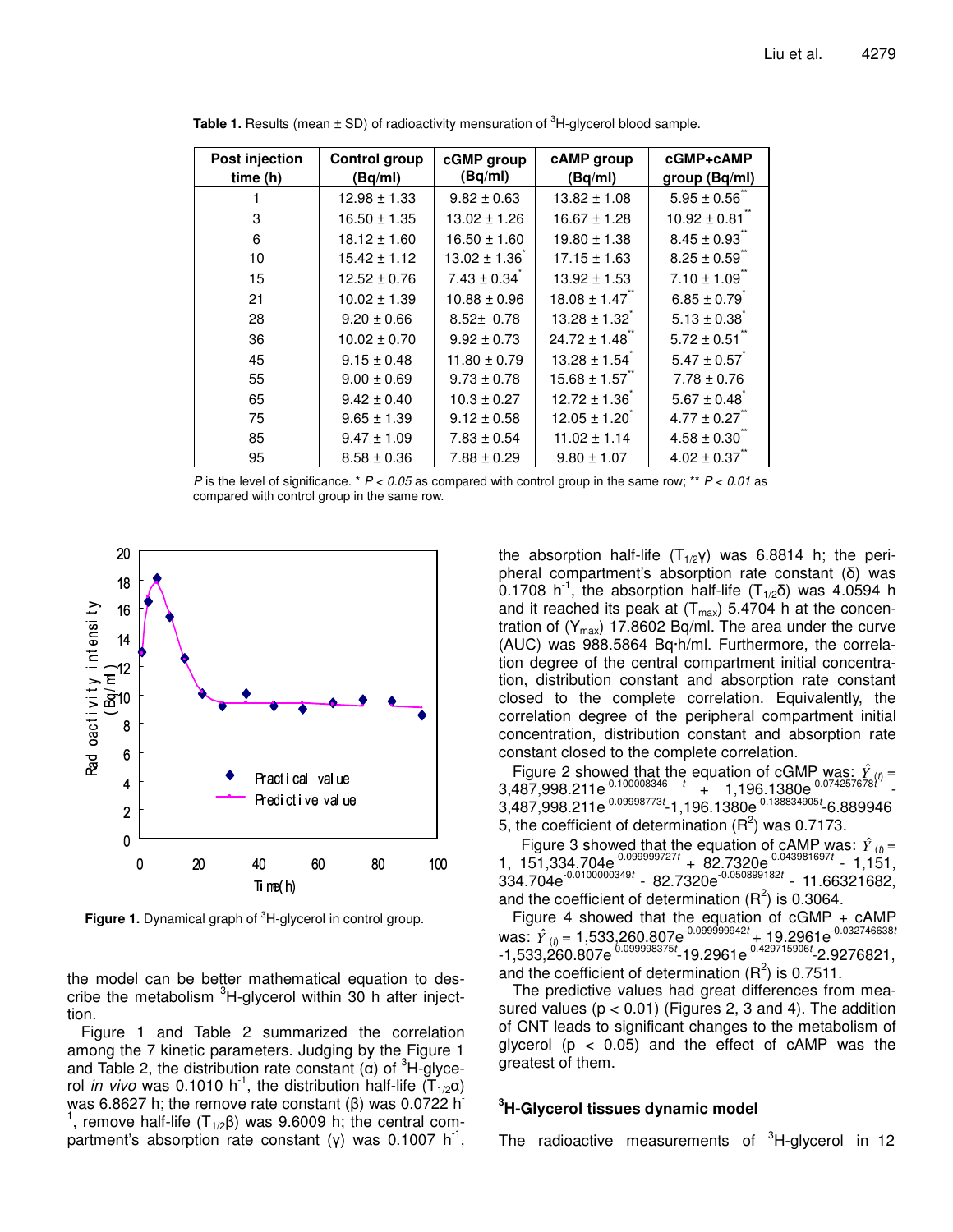| <b>Parameter</b> | А         | α         | в         | ß         | v         |           | С         |
|------------------|-----------|-----------|-----------|-----------|-----------|-----------|-----------|
| А                | 1.0000    | $-0.9983$ | 0.5034    | 0.4322    | 0.9985    | $-0.5554$ | $-0.1682$ |
| α                | $-0.9983$ | 1.0000    | $-0.4527$ | $-0.3787$ | $-0.9936$ | 0.5070    | 0.1165    |
| В                | 0.5034    | $-0.4527$ | 1.0000    | 0.9910    | 0.5492    | $-0.9971$ | $-0.7985$ |
| ß                | 0.4322    | $-0.3787$ | 0.9910    | 1.0000    | $-0.9793$ | $-0.9793$ | $-0.8584$ |
|                  | 0.9985    | $-0.9936$ | 0.5492    | 0.4809    | 1.0000    | $-0.5989$ | $-0.2162$ |
| δ                | $-0.5554$ | 0.5070    | $-0.9971$ | $-0.9793$ | $-0.5989$ | 1.0000    | 0.7686    |
| С                | $-0.1682$ | 0.1165    | $-0.7985$ | $-0.8584$ | $-0.2162$ | 0.7686    | 1.0000    |

**Table 2.** Correlation of dynamical parameter of <sup>3</sup>H-glycerol.

*A* is the central compartment's initial concentration;  $\alpha$  is the distribution rate constant; *B* is the peripheral compartment's initial concentration;  $\beta$  is the remove rate constant;  $\gamma$  is the central compartment's absorption rate constant;  $\delta$  is the peripheral compartment's absorption rate constant; and  $C$  is the concentration constant.



**Figure 2.** Dynamical graph of <sup>3</sup>H-glycerol in cGMP group.



**Figure 3.** Dynamical graph of <sup>3</sup>H-glycerol in cAMP group.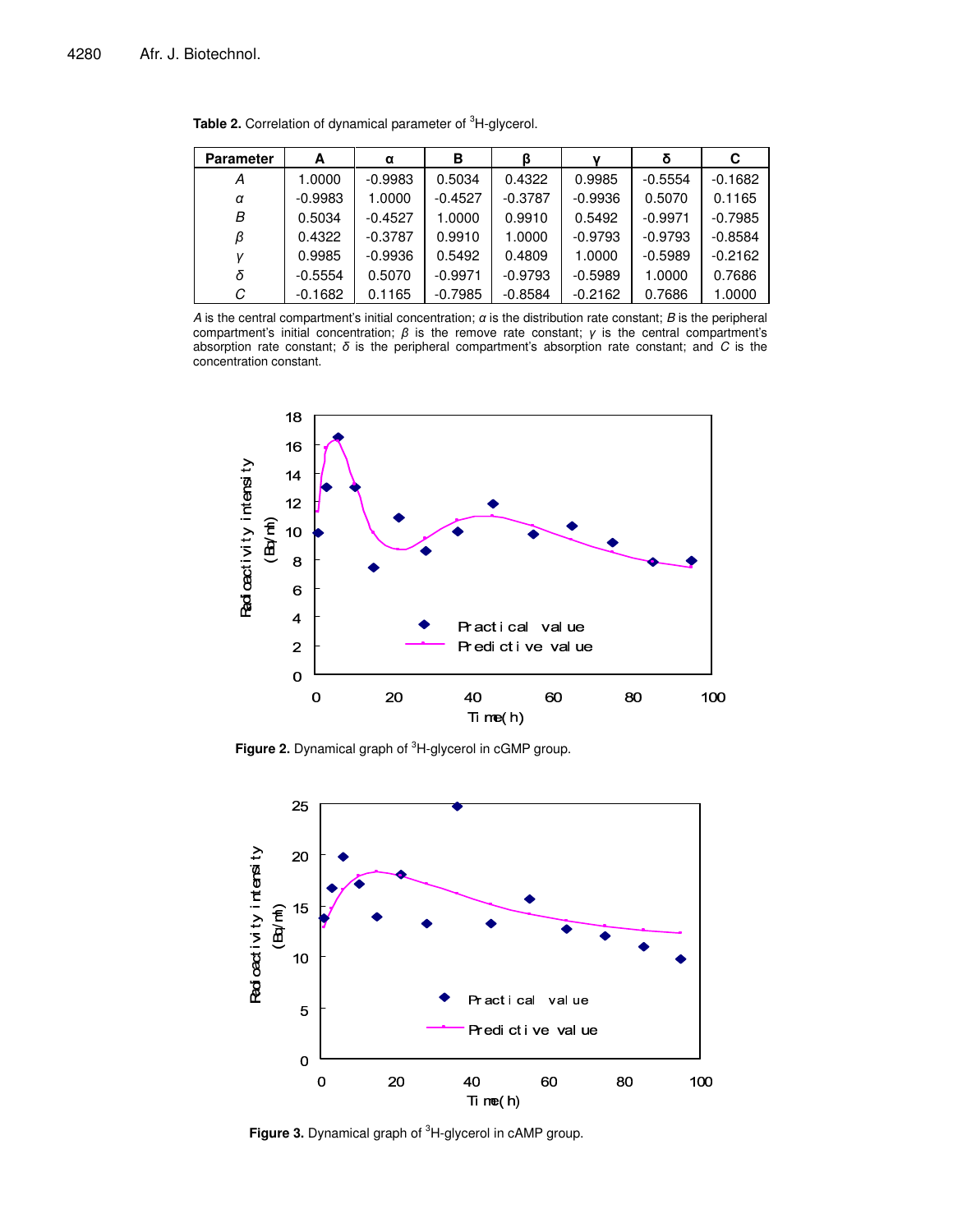

**Figure 4.** Dynamical graph of <sup>3</sup>H-glycerol in cGMP+cAMP group.



 $\Box$  Control aroup  $\Box$  cGMP aroup  $\Box$  cAMP aroup  $\Box$  cGMP+cAMP aroup

**Figure 5.** Results (mean ± SD) of radioactivity mensuration value of <sup>3</sup>H-glycerol in tissue samples. \* P < 0.05 means as compared with control group in the same tissue & apparatus. \*\*  $P < 0.01$  means as compared with control group in the same tissue and apparatus.

organs and tissues at the 95 h post-injection were showed on Figure 5. The part of the exogenous glycerol discharged by metabolism in course of transferring and a majority of glycerol was involved in composing of triglyceride, cholesterol and acetone body and was deposited in kidney, intestines, fat, liver, brain and many other tissues or organs. In control group the abundance of <sup>3</sup>Hglycerol was distributed in the order of kidney, intestine, fat, liver, brain, bladder, stomach, muscle, heart, genitals, lung, spleen with kidney had highest level of <sup>3</sup>H-glycerol. Meanwhile, the cyclic nucleotide had significantly changed ( $p < 0.05$ ) and extremely significantly changed ( $p <$ 0.01) in the tissues of liver, lung, spleen, kidney, brain, stomach, intestine after hypodermic injection.

In cGMP group the distribution trend orders of  ${}^{3}$ Hglycerol were kidney, intestine, liver, fat, brain, bladder, lung, spleen, muscle, heart, genitals and stomach. In the sequence, the positions of kidney, intestines, brain and bladder were not altered, but the orders of lung, spleen and stomach were altered distinctly ( $p < 0.05$ ).

In cAMP group the distribution trend orders of <sup>3</sup>H-glycerol were kidney, fat, intestines, spleen, lung, heart, liver, bladder, muscle, genitals, stomach and brain. In the sequence, the positions of kidney and didymus were not altered, but the orders of spleen, lung, liver, stomach and brain were altered distinctly ( $p < 0.05$ ).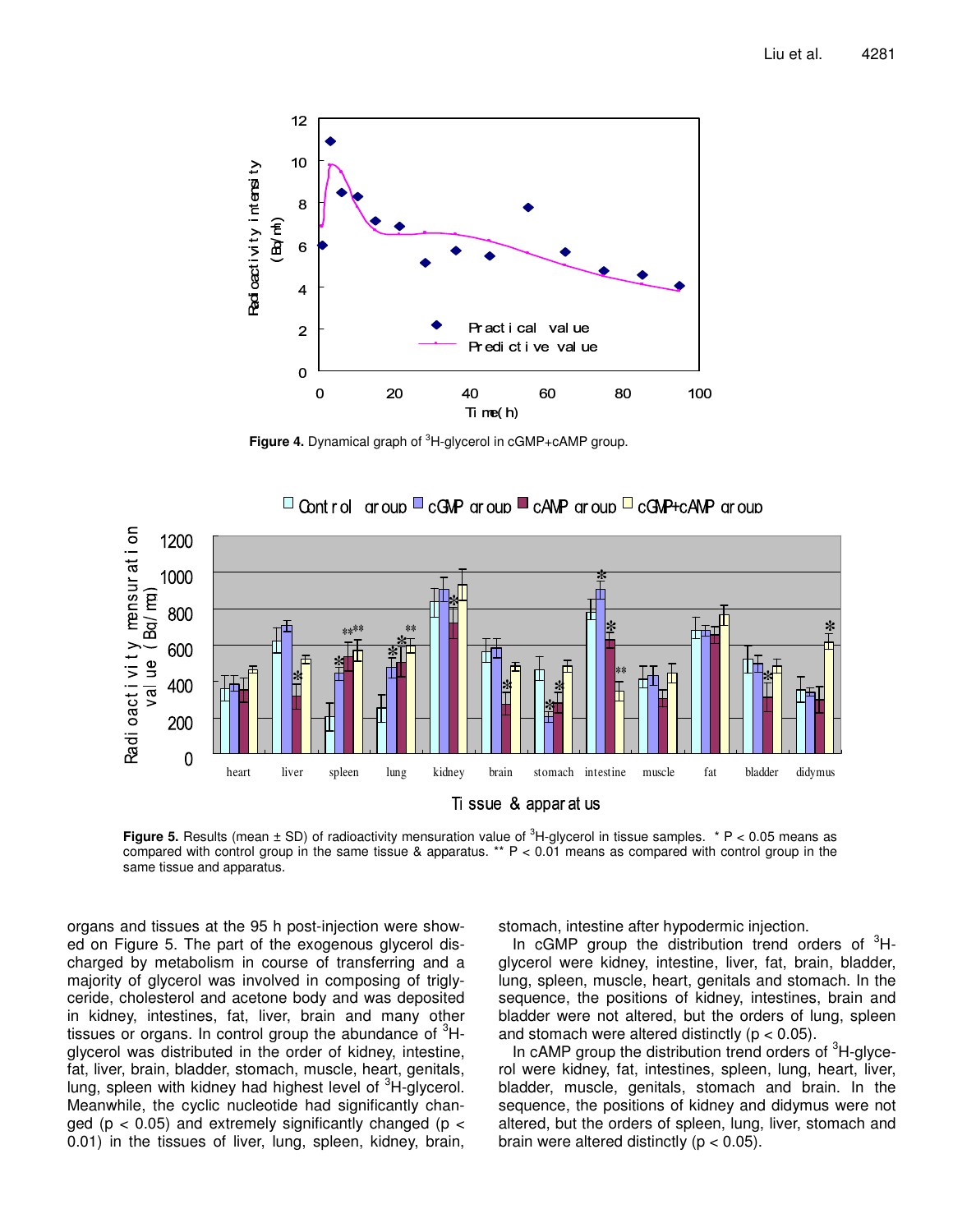In cGMP+cAMP group the distribution trend orders of <sup>3</sup>H-glycerol were kidney, fat, genitals, lung, spleen, liver, stomach, bladder, brain, heart, muscle and intestines. In the sequence, the positions of kidney and stomach were not altered, but the orders of didymus, lung, spleen, brain, muscle and intestines were altered distinctly (p < 0.05).

# **DISCUSSION**

The commonly used radioactive isotopes are  ${}^{3}$ H,  ${}^{14}$ C,  ${}^{15}$ N,  $^{32}$ P,  $^{35}$ S,  $^{125}$ I, and  $^{31}$ I (Chase and Rabinowitz, 1967). The half-life of <sup>3</sup>H is 12.33 years and do not need to regulate when it is applied in agrobiological experiment. It can only release  $\beta$ -ray that is quite easy to measure with advantage of high sensitivity, reliability, stability and safety. It is also a essential element which is contained in both organic substance and mineral (Hamawy, 1995). National radioactive sanitary standards are equivalent annual consumption < 185 GBq (Board on Radiation Effects Research, 2001; Bohner et al., 1983). Based on the previous studies and a great deal of experimental tests, we injected rabbit with1.48 MBq/ml per animal. It did not cause any radiation damage to the body that indicated that the test was carried out in a natural physiological status.

The radioactivity of <sup>3</sup>H-glycerol measured in the blood samples indicated that the cAMP group has a great effect on the metabolism of glycerol in the samples collected between 21 and 75 h at post injection and the cGMP group does not affect any changes. Since the significant decrease of <sup>3</sup>H-glycerol was observed in cAMP + cGMP group. It indicated that cGMP has negative effects on cAMP. cAMP can cause changes of many types of hormones *in vivo*. In this way, it helps to decompose triglyceride into glycerine and fatty acid, thus reduce the triglyceride and other fat in organs which need lots of blood supply. External <sup>3</sup>H-glycerol will not synthesize fat such as triglyceride. As a result, the concentration of <sup>3</sup>Hglycerol increases. The function of cGMP differs from that of the cAMP and has little effects on the glycerol metabolism. If the 2 are mixed together, the effects will be greatly improved. Glycerine only decomposes into 1 glycerol phosphate when there exist glycerokinase and energy supply. Then it is decomposed into phosphodihy droxyacetone and 3-glyceraldehyde phosphate. At last, the glycolysis begins and pyruvic acid is generated. Acetic coenzyme A is also generated. Tricarboxylic acid cycle and reversed glycolysis can cause gluconeogenesis, thus produce glucose hepatin.

The distributions in sample tissues are different between different groups. Spleen, lung and intestine are most vulnerable tissue types affected by cAMP, cGMP and  $cAMP + cGMP$ , with increased fat degradation in most cases. There is no glycerokinase in fat tissue. As a result, fat tissue cannot use glycerin. Glycerin generated by decomposing fat needs to go through the liver for further decomposition. Generally, medicine concentration reduces in the brain. This is owing to blood-brain barrier. However, some fat-dissolvent medicine can circumvent the blood-brain barrier and enter cerebrospinal fluid. In this way, the amount of the medicine in the brain increases.

The above reasons can cause external <sup>3</sup>H-glycerol to transform regularly in the blood. However, such regularity can be upset by injecting CNT. Injecting cGMP alone will greatly affect the transforming process ( $p < 0.05$ ) and increases <sup>3</sup>H-glycerol. However, if cAMP and cGMP are injec-ted at the proportion of 1:1, the <sup>3</sup>H-glycerol will be greatly reduced (p < 0.05). Meanwhile, more external  ${}^{3}$ Hglycerol will exist in the kidney, fat, intestines, liver, brain and other tissues and organs. Injecting CNT can greatly change the quantity of <sup>3</sup>H-glycerol quantity in some tissues and organs ( $p < 0.05$ ).

Other studies demonstrated that catecholamine, hyperglycemic factor, corticotrophin, growth hormone, hypertension, histaminase, luteinizing hormone, antidiuresis hormone and parathyroid gland hormone could help to increase the level of cAMP and help triglyceride to hydrolyze (Dodson et al., 1997). Whereas, insulin helps decreases the amount of cAMP and helps synthesize triglyceride. As the second messenger for most of nitrogenous hormone, growth factor and cytokine, CNT affect the liveliness and other activities of cell endoenzyme. In this way, hormones, growth factors and cell factors adjust the activity of cells. Meanwhile, the fat metabolism and the polarization and fat cells are also affected by these factors. This experiment demonstrates the same results as previous experiments did.

In this study, the bicameral model (the central and the peripheral) of  $\hat{Y}_{(t)} = Ae^{-\alpha t} + Be^{-\beta t}$ .  $(A+B)e^{-kt}$  is optimized and then used as the dynamic model. The results show that the  $\hat{Y}_{(t)} = Ae^{-\alpha t} + Be^{-\beta t}$  - Ae<sup>-yt</sup> - Be<sup>-5t</sup> + C model fits well with this experiment when the medicine was injected through the belly skin. The examined central and peripheral tissues absorb the medicine at a different rate. A fixed amount of glycerin exists in the blood all the time. With additional constant (C) added into the model, the experiment has found out a better dynamics equation of:  $\hat{Y}_{(t)} = 2850006.0485e^{-0.101002694t} + 10692.01131e^{-0.072195884t}$  $-$  2850006.0485e<sup>-0.100728077t</sup> - 10692.01131e<sup>-0.170750988t</sup> + 535.4090851. The result shows that after injection of  ${}^{3}$ Hglycerol, the concentration of <sup>3</sup>H-glycerol in the central and peripheral tissues reaches the highest point after 5.4704 h at 1,071.6095 dpm/mL with 99.62% exists in the central, before it transferred to the peripheral and the concentration between the 2 initially reaches a balanced point and then gradually decreased. <sup>3</sup>H-Glycerol accumulates in the blood fat of all the tissues and organs and can hardly be decomposed by the body in ordinary breeding environment. Therefore, the concentration of <sup>3</sup>H-glycerol cannot be reduced to zero. However, rabbits injected with cyclic nucleotides will have different hormones and enzymes. So the common metabolic regu